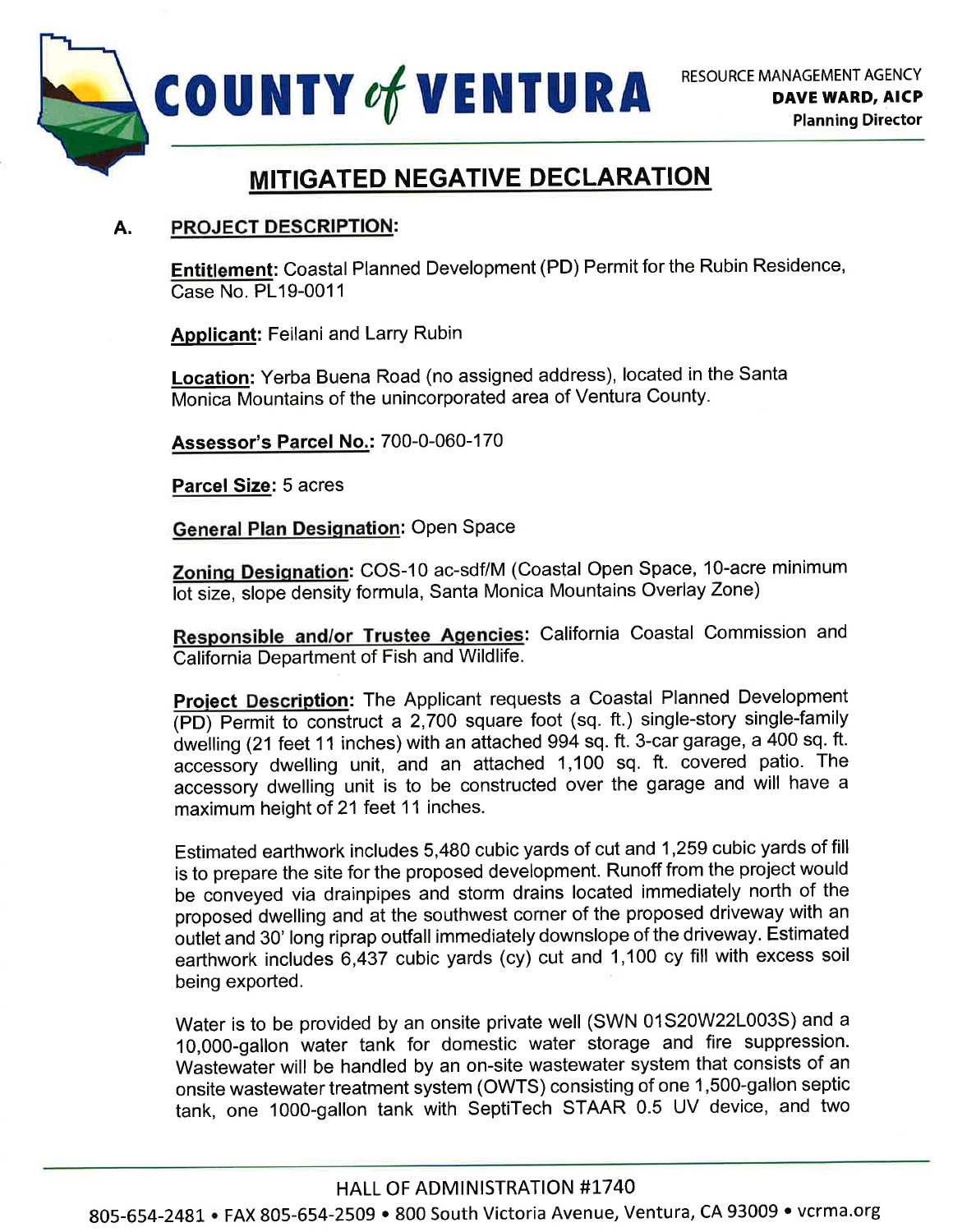seepage pits. An onsite propane tank will provide gas for cooking and heating and solar panels will be installed on the roof of the dwelling. Access to the site is provided by a private driveway with direct access to Yerba Buena.

The proposed project will permanently remove approximately 39,038 sq. ft. (0.89 acres) of Environmentally Sensitive Habitat Areas (ESHA) related to the grading footprint and construction of a residence, garage/guesthouse, driveway, water storage tank and well, and septic system. The required 1OO-foot fuel modification zone will affect an additional 41,382 sq. ft. (0.95 acres). The total amount of ESHA affected by the project will be 1.84 acres.

#### B. STATEMENT OF ENVIRONMENTAL FINDINGS:

State law requires the Resource Management Agency, Planning Division, as the lead agency for the proposed project, to prepare an Initial Study (environmental analysis) to determine if the proposed project could significantly affect the environment. Based on the findings contained in the attached lnitial Study, it has been determined that the proposed project may have a significant effect on the environment; however, Mitigation Measures are available that would reduce the impacts to less than significant levels. Therefore, a Mitigated Negative Declaration has been prepared and the applicant has agreed to implement the Mitigation Measures.

# C. LISTING OF POTENTIALLY SIGNIFICANT ENVIRONMENTAL IMPACTS **IDENTIFIED:**

- 1. Section 4A, Biological Resources, Species: The Initial Study found that the proposed project would have potentially significant impacts to special-status wildlife species. lmpacts will be less than significant with the implementation of Mitigation Measures BIO-1, BIO-2, BIO-3, and BIO-7, which require preconstruction surveys and relocation of special-status species (if necessary), avoidance of woodrat nests (and relocation if necessary), installation of temporary fencing around the development envelope during construction, and an approved fuel modification plan.
- 2. Section 4B, Biological Resources, Sensitive Plant Communities: The Initial Study found that the proposed project would have potentially significant impacts to sensitive plant communities [Environmentally Sensitive Habitat Areas (ESHA)]. Impacts will be less than significant with the implementation of Mitigation Measures BIO-3 and BIO-4, which requires the installation of temporary fencing around the development envelope during construction and prohibiting the use of invasive plants and seeds in a landscape plan and erosion control seed mix.
- 3. Section 4D, Biological Resources, Ecological Communities ESHA: The Initial Study found that the proposed project would have potentially significant impacts to ESHA. lmpacts will be less than significant with the implementation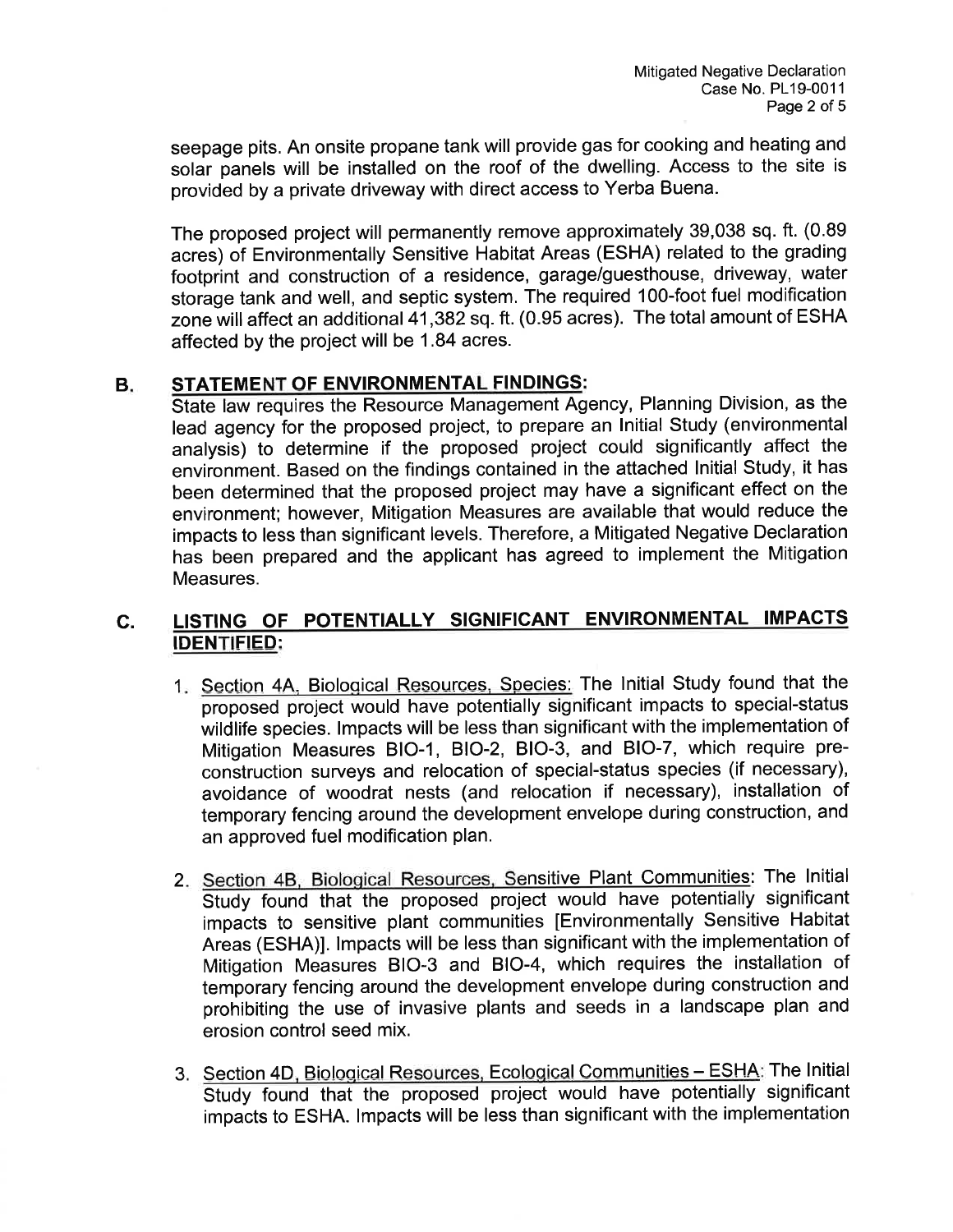of Mitigation Measures BIO-3 and BIO-4, as well as Mitigation Measures BIO-5 and 810-6, which require the following: compensatory mitigation for the loss of ESHA that was caused by previous clearing and will be caused by the proposed development and a permanent protection of ESHA through the prohibition of specific activities.

- 4. Section 4E, Biological Resources, Habitat Connectivity: The Initial Study found that the proposed project would have potentially significant impacts to habitat connectivity. lmpacts will be less than significant with the implementation of Mitigation Measures BIO-7 through BIO-9, which require an approved fuel modification plan would be required to minimize impacts to ESHA from fuel modification activities, the use of wildlife permeable fencing adjacent to wildlife corridors, and requirements for outdoor lighting and non-reflective materials to reduce potential impacts of lighting and glare.
- 5. Section 4F. Bioloqical Resources: The Initial Study found that the proposed project would be consistent with the applicable General Plan Goals and Coastal Area Plan Policies governing biological resources, with the implementation of all the above Mitigation Measures BIO-1 through BIO-9.
- 6. Setions 6a and 6b. Scenic Resources: The lnitial Study found that the proposed project would have a potentially significant impact to biological resources. lmpacts will be less than significant with the implementation of Mitigation Measures 810-6, BIO-7, and BIO-9.

#### D. PUBLIC REVIEW:

**Legal Notice Method:** Direct mailing to property owners within 300 feet of the property and residents within 100 feet on which the proposed project is located, and a legal notice in the Ventura County Star.

Document Posting Period: June 9, 2021 through July 8, 2021

Public Review: The Initial Study/Mitigated Negative Declaration is available for public review online at https://vcrma.org/divisions/planning (select "CEQA Environmental Review") or by appointment only at the County of Ventura, Resource Management Agency, Planning Division, 800 South Victoria Avenue, Ventura, California, from 8:00 am to 5:00 pm, Monday through Friday.

Comments: The public is encouraged to submit written comments regarding this lnitial Study/Mitigated Negative Declaration no later than 5:00 p.m. on the last day of the document posting period to Angela Georgeff the case planner, at the County of Ventura Resource Management Agency, Planning Division, 800 South Victoria Avenue L#1740, Ventura, CA 93009. You may also e-mail the case planner at angela.georgeff@ventura.org.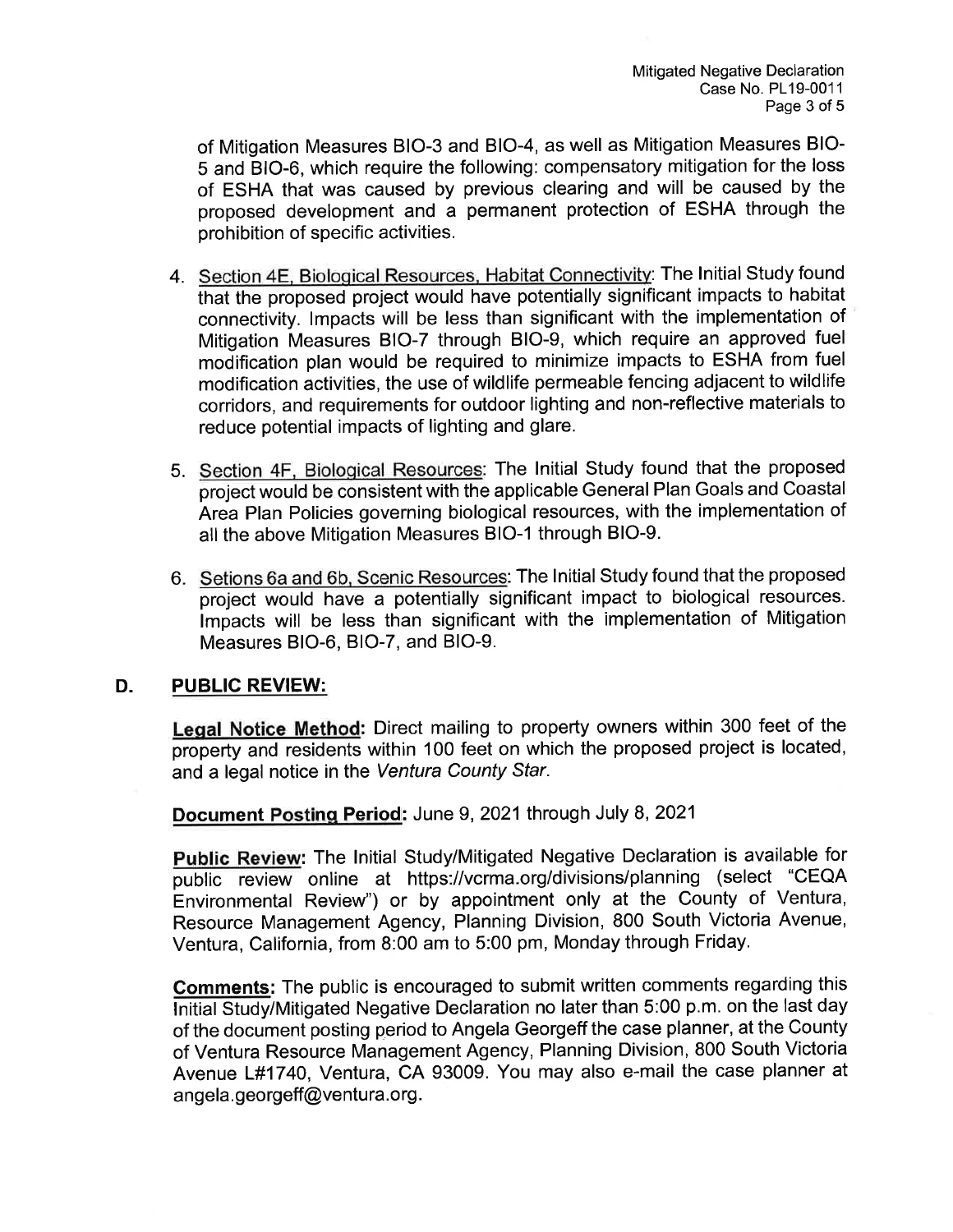# E. CONSIDERATION AND APPROVAL OF THE MITIGATED NEGATIVE DECLARATION:

Prior to approving the project, the decision-making body of the Lead Agency must consider this Mitigated Negative Declaration and all comments received on the Mitigated Negative Declaration. That body may approve the Mitigated Negative Declaration if it finds that all the significant effects have been identified and that the proposed Mitigation Measures will reduce those effects to less than significant levels.

Prepared by: Reviewed for Release to the Public by:

 $\overline{\mathbf{r}}$ 

Angela Georgeff, Case/Planner<br>
(805) 654-5097 **Residential Section** Residential Section